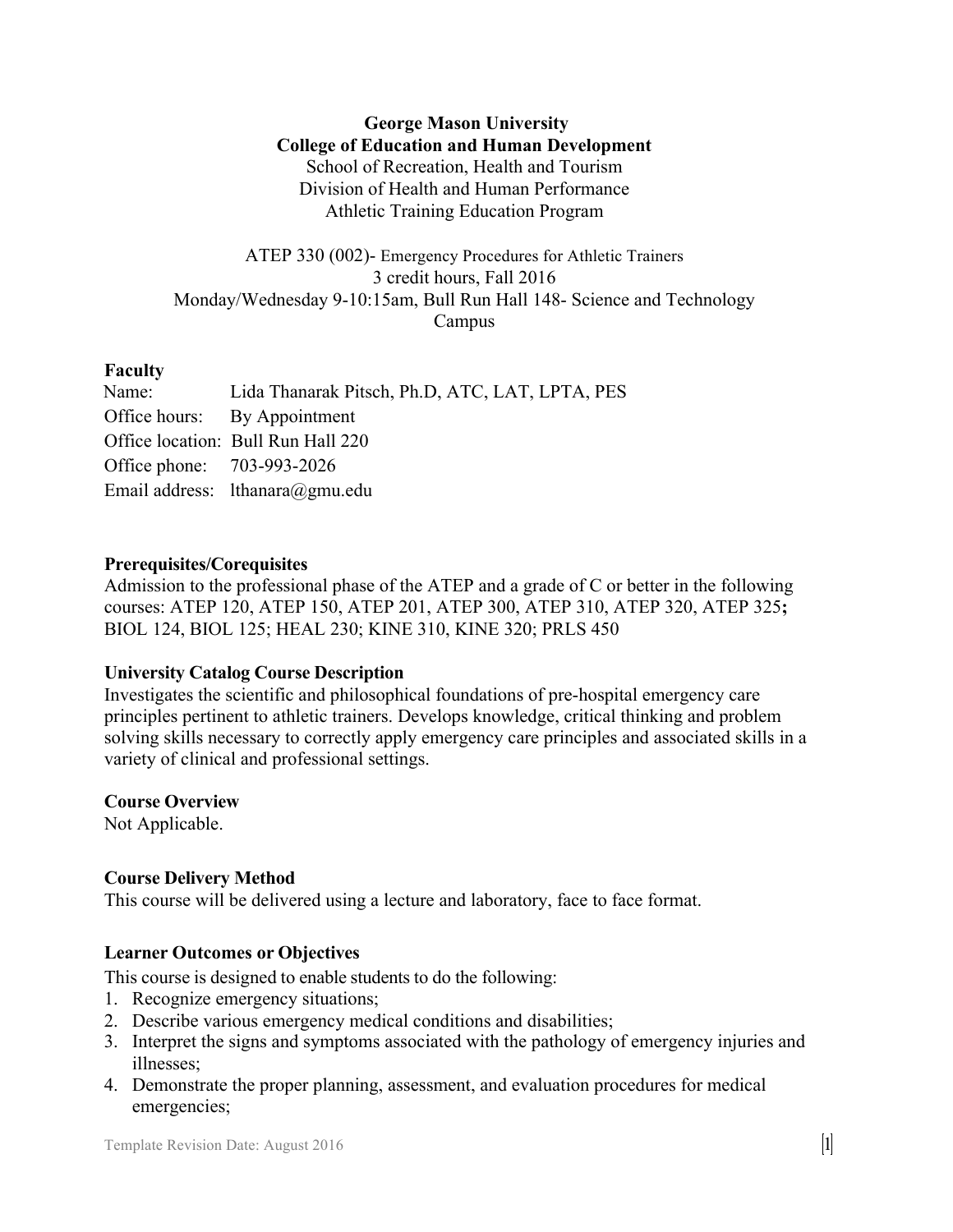- 5. Identify the components of an emergency medical services (EMS) system;
- 6. Employ emergency care skills for injury and illnesses;
- 7. Demonstrate the ability to select and utilize appropriate emergency medical equipment; and
- 8. Triage emergency medical conditions and determine appropriate interventions and/or medical referral.

## **Professional Standards**

The course meets Commission on Accreditation of Athletic Training Education (CAATE) competencies and proficiencies in one or more of the following content areas: evidence-based practice, prevention and health promotion, clinical examination and diagnosis, acute care of injury and illness, therapeutic interventions, psychosocial strategies and referral, healthcare administration, professional development and responsibility.

# **Required Texts**

Miller, Berry. (2011). *Emergency Response Management for Athletic Trainers*, 1st ed. Lippincott Williams & Wilkins, Philadelphia.

# **Course Performance Evaluation**

Students are expected to submit all assignments on time in the manner outlined by the instructor. Students will be evaluated on content standards (knowledge gained) and performance (demonstration of the content). Content standards will be assessed via written quizzes and exams. Performance will be assessed through completion of class activities.

# • **Emergency Skills Assessment**

Students will be required to perform two patient assessments which is the practical portion of the student's cognitive and psychomotor competencies. All assessments are cumulative.

# • **Quizzes**

There will be daily quizzes during the semester. Quizzes will be objective or short-answer in nature. Information in the textbook, presented for reading assignments, lecture as well as lab will be used in the quizzes. Quizzes will be given during the first 5 minutes of class time. **If you are late for class, you may not make-up the quiz once it has started.**

## • **Written Examinations**

Three written exams will consist of written and practical portions assessing students' cognitive competencies.

# • **Course Performance Evaluation Weighting**

| <b>ASSESSMENT METHOD</b>           | <b>NUMBER</b> | <b>POINTS EACH</b> | <b>POINTS TOTAL</b> |
|------------------------------------|---------------|--------------------|---------------------|
| <b>Emergency Skills Assessment</b> |               |                    | 375                 |
| Written Examinations               |               |                    | 375                 |
| Quizzes                            |               |                    |                     |
| <b>TOTAL</b>                       |               |                    | 845                 |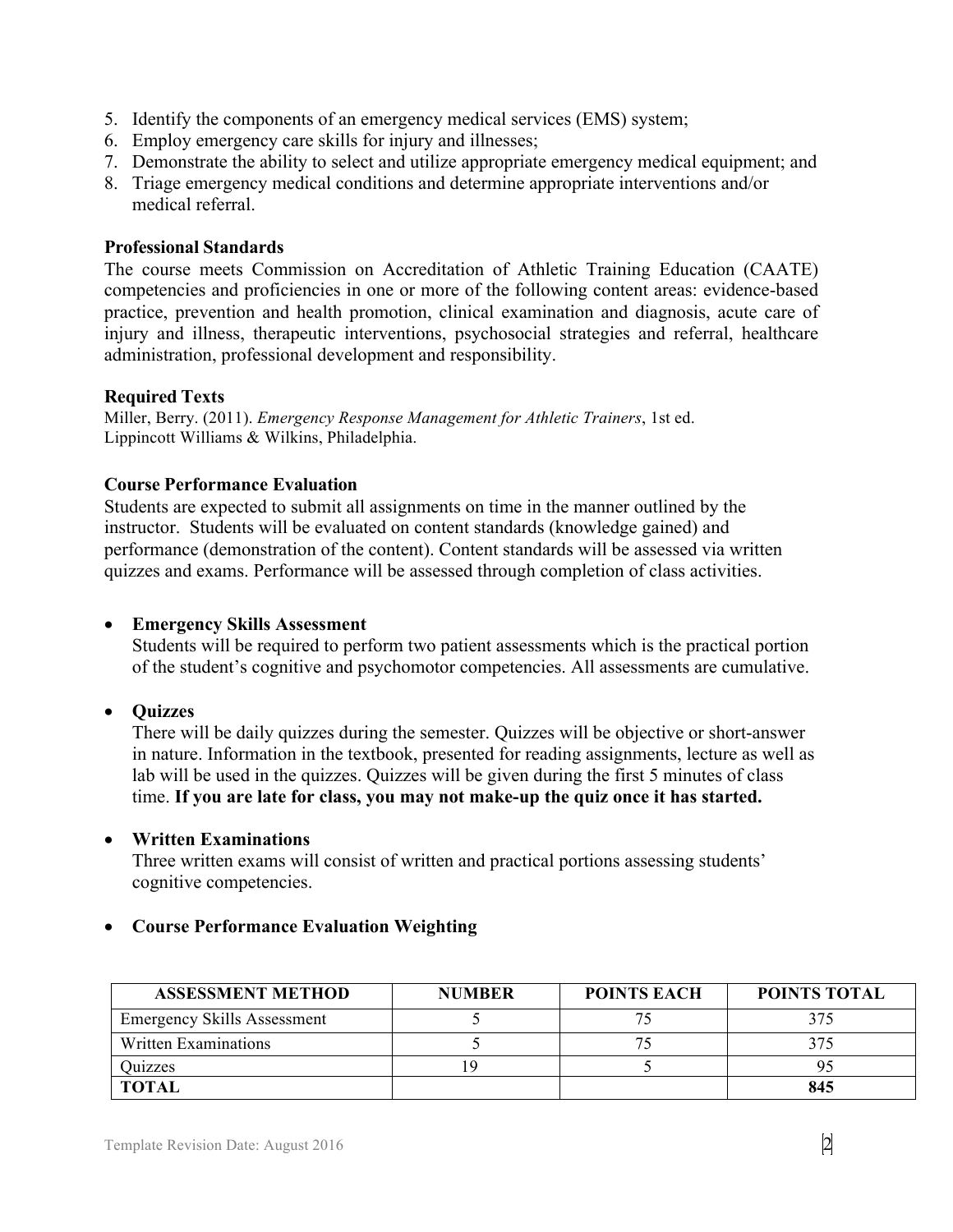The student's final letter grade will be earned based on the following scale:

A: (93%) A-:  $(90\%)$ B+: (87%) B: (83%) B-:  $(80\%)$  $C^{+}$ : (77%)  $C: (73%)$ C-:  $(70\%)$ D:  $(63\%)$  $F: < 63\%$ 

# **Professional Dispositions**

Students are expected to exhibit professional behaviors and dispositions at alltimes. It is critical each student conduct themselves in an appropriate manner and decorum fitting of a health care provider. Making light of injuries, conditions, or illnesses that is not respectful to the class, instructor, or patient study will not be tolerated. Submission of documents or assignments should not include personal information and comply with Health Insurance Portability & Accountability Act (HIPPA) regulations.

## **Core Values Commitment**

The College of Education and Human Development is committed to collaboration, ethical leadership, innovation, research-based practice, and social justice. Students are expected to adhere to these principles: http://cehd.gmu.edu/values/.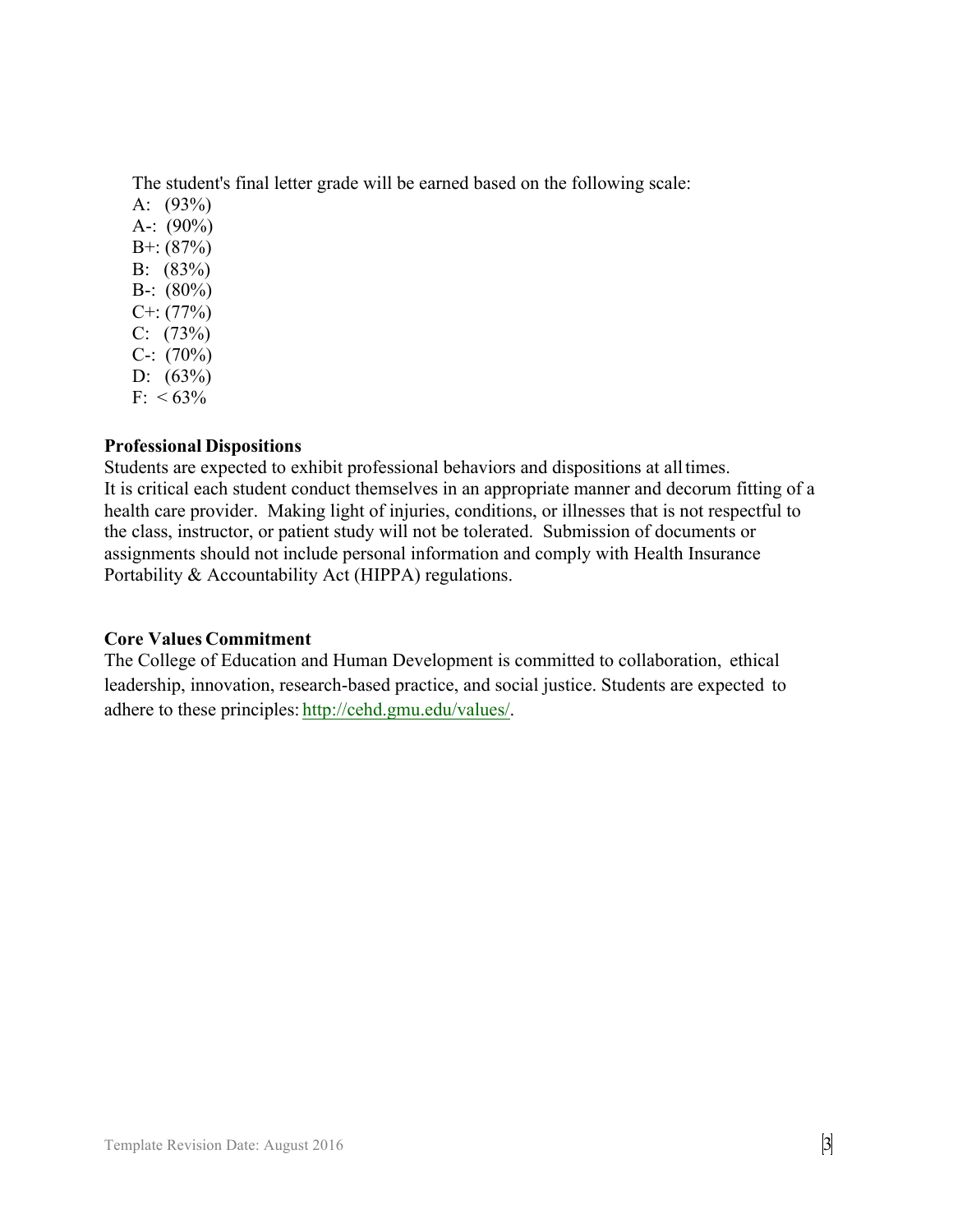# **GMU Policies and Resources for Students**

*Policies*

- Students must adhere to the guidelines of the Mason Honor Code (see http://oai.gmu.edu/the-mason-honor-code/).
- Students must follow the university policy for Responsible Use of Computing (see http://universitypolicy.gmu.edu/policies/responsible-use-of-computing/).
- Students are responsible for the content of university communications sent to their Mason email account and are required to activate their account and check it regularly. All communication from the university, college, school, and program will be sent to students **solely** through their Mason email account.
- Students with disabilities who seek accommodations in a course must be registered with George Mason University Disability Services. Approved accommodations will begin at the time the written letter from Disability Services is received by the instructor (see http://ods.gmu.edu/).
- Students must follow the university policy stating that all sound emitting devices shall be silenced during class unless otherwise authorized by the instructor.

## *Campus Resources*

- Support for submission of assignments to Tk20 should be directed to tk20help@gmu.edu or https://cehd.gmu.edu/api/tk20. Questions or concerns regarding use of Blackboard should be directed to http://coursessupport.gmu.edu/.
- The George Mason University Writing Center staff provides a variety of resources and services (e.g., tutoring, workshops, writing guides, handbooks) intended to support students as they work to construct and share knowledge through writing (see http://writingcenter.gmu.edu/).
- The George Mason University Counseling and Psychological Services (CAPS) staff consists of professional counseling and clinical psychologists, social workers, and counselors who offer a wide range of services (e.g., individual and group counseling, workshops and outreach programs) to enhance students' personal experience and academic performance (see http://caps.gmu.edu/).
- The George Mason University Office of Student Support staff helps students negotiate life situations by connecting them with appropriate campus and off-campus resources. Students in need of these services may contact the office by phone (703-993-5376). Concerned students, faculty and staff may also make a referral to express concern for the safety or well-being of a Mason student or the community by going to http://studentsupport.gmu.edu/, and the OSS staff will follow up with the student.

# **For additional information on the College of Education and Human Development, please visit our website https://cehd.gmu.edu/.**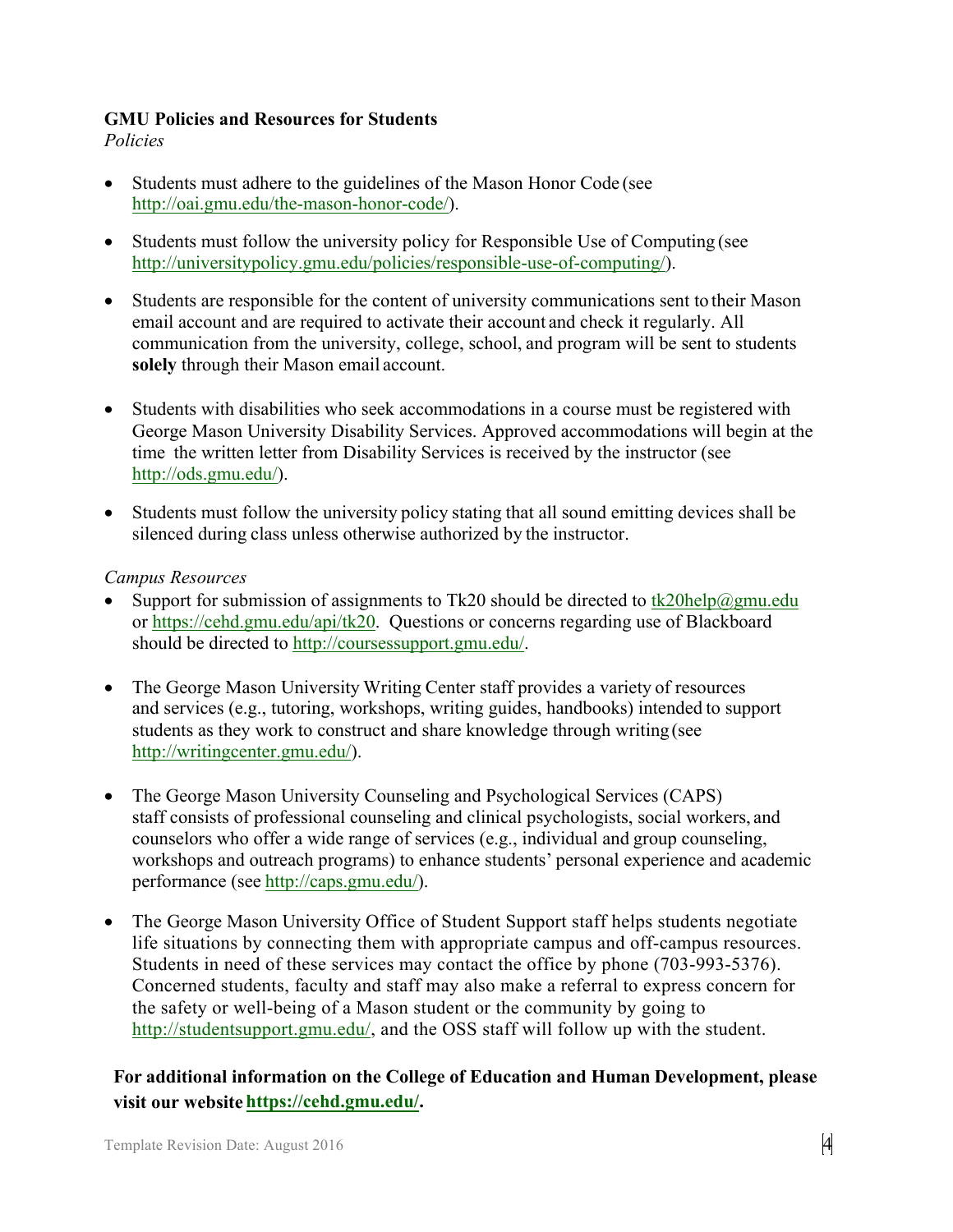# **Class Schedule**

| <b>DAY</b>  |       | <b>DATE COURSE TOPIC</b>                                                          | <b>ASSIGNMENT</b> |
|-------------|-------|-----------------------------------------------------------------------------------|-------------------|
| M           | 8/29  | Introduction to class-The Certified Athletic Trainer                              | Chapter 1         |
|             |       | F <sub>2</sub> F: Bagging                                                         |                   |
| W           | 8/31  | Primary, Secondary, & Ongoing Assessment                                          | 8                 |
|             |       | <i>F2F: ABC &amp; LOC</i>                                                         |                   |
| W           | 9/7   | Assessment of Vital Signs                                                         | 9                 |
|             |       | <i>F2F: ABC &amp; LOC</i>                                                         |                   |
| M           | 9/12  | Recognition & Management of Hypofusion                                            | 13                |
|             |       | F2F: Vital signs, pulse, blood pressure, oxygen, respiration, temperature, pain   |                   |
| W           | 9/14  | General Medical/Sudden Illness                                                    | 19                |
|             |       | F2F: Vital signs, pulse, blood pressure, oxygen, respiration, temperature, pain   |                   |
| M           | 9/19  | <b>WRITTEN TEST #1 Chapters 1, 8, 9, 13 &amp; 19</b>                              |                   |
|             |       | <b>SKILLS ASSESSMENT #1</b>                                                       |                   |
| W           | 9/21  | Allergic Reactions & Poisons                                                      | 20                |
|             |       | F2F: Vital signs, pulse, blood pressure, oxygen, respiration, temperature, pain   |                   |
| M           | 9/26  | <b>Environmental Emergencies</b>                                                  | 18                |
|             |       | F2F: Epi-pen, glucose, poison, shock, asthma                                      |                   |
| W           | 9/28  | <b>Environmental Emergencies</b>                                                  | 18                |
|             |       | F2F: Epi-pen, glucose, poison, shock, asthma                                      |                   |
| M           | 10/3  | F <sub>2F</sub> : Review                                                          |                   |
|             |       |                                                                                   |                   |
| W           | 10/5  | <b>WRITTEN TEST #2 Chapters 18, 20</b>                                            |                   |
|             |       | <b>SKILLS ASSESSMENT #2</b>                                                       |                   |
| $\mathbf T$ | 10/11 | Recognition & Management of Soft Tissue Injuries<br><b>F2F: Wound care</b>        | 14                |
|             |       |                                                                                   | 14                |
| W           |       | 10/12 Recognition & Management of Head & Spine Injuries<br><b>F2F: Wound care</b> |                   |
| M           |       | 10/17 Recognition & Management of Head & Spine Injuries                           | 17                |
|             |       | F <sub>2F</sub> : Wound care                                                      |                   |
| W           |       | 10/19 Recognition & Management of Skeletal Injuries                               | 17                |
|             |       | F <sub>2F</sub> : Immobilization                                                  |                   |
| M           |       | 10/24 WRITTEN TEST #3 Chapters 14, 17                                             |                   |
|             |       | <b>SKILLS ASSESSMENT #3</b>                                                       |                   |
| W           |       | 10/26 Recognition & Management of Skeletal Injuries                               | 15                |
|             |       | F2F: Immobilization                                                               |                   |
| M           | 10/31 | <b>Immobilization Techniques</b>                                                  | 15                |
|             |       | F <sub>2F</sub> : Immobilization                                                  |                   |
| W           | 11/2  | Recognition & Management of Breathing Emergencies                                 | 16                |
|             |       | F <sub>2F</sub> : Spine Board                                                     |                   |
| M           | 11/7  | F2F: Presentations/ EBM due (Graduate Students)                                   |                   |
| W           | 11/9  | Recognition & Management of Breathing Emergencies                                 | 10                |
|             |       | F <sub>2F</sub> : Spine Board                                                     |                   |
| M           | 11/14 | Adjunct Breathing Devices & Oxygen                                                | 11                |
|             |       | F2F: Adjunct airway and oxygen                                                    |                   |
| W           | 11/16 | Recognition & Management of Cardiac Emergencies                                   | 12                |
|             |       | F <sub>2F</sub> : Equipment removal                                               |                   |
| M           | 11/21 | <b>WRITTEN TEST #4 Chapters 10, 11, 12, 15 &amp; 16</b>                           |                   |
|             |       | <b>SKILLS ASSESSMENT #4</b>                                                       |                   |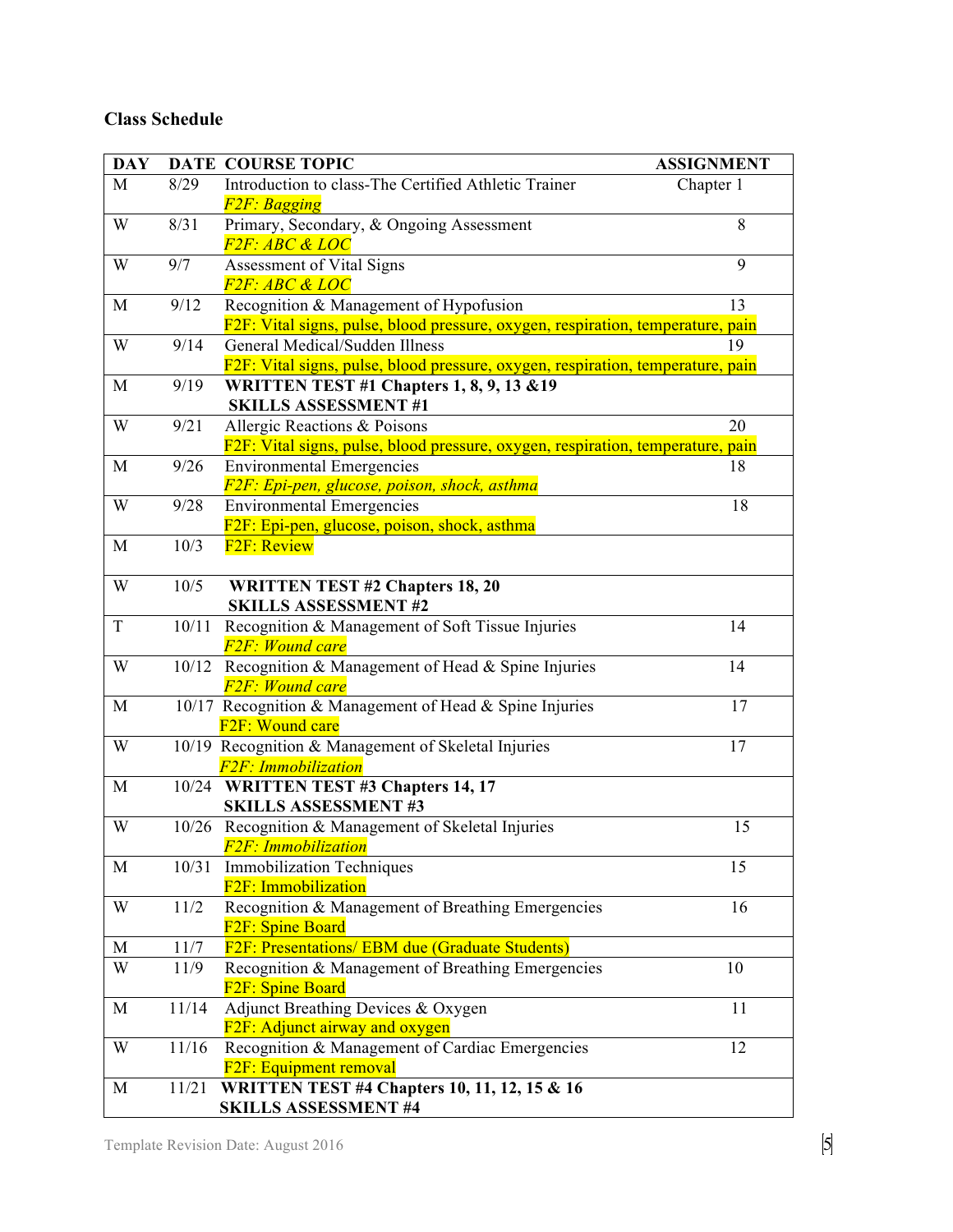| M | 11/28 | <b>F2F: Rescue Breathing/CPR/AED Review</b>                         |
|---|-------|---------------------------------------------------------------------|
| W | 11/30 | <b>F2F: Graduate Student Presentations NATA Position Statements</b> |
| M | 12/5  | $F2F \cdot Lab$ Review                                              |
| W | 12/7  | <b>COMPREHENSIVE SKILLS ASSESSMENT</b>                              |
| M | 12/19 | <b>COMPREHENSIVE WRITTEN FINAL EXAMINATION</b>                      |

Note: Faculty reserves the right to alter the schedule as necessary, with notification to students.

#### **Attendance**

Students are expected to be on time, attend all class meetings and be prepared for in class assignments and projects. Excused absences include the following: illness (must bring a receipt or note from a doctor), family death, athletic/academic event (contact instructor in advance), and others at the discretion of the instructor. For known upcoming absences, students must contact the instructor at least one week in advance of the missed class to make up work. In the case of illness or some other unforeseen absence, the student must contact the instructor before the course meeting via e-mail or telephone. At the next attended class meeting the student will discuss material that is to be completed. *Students will have one week from the excused absence to complete any missed assignments.* It is the student's obligation to pursue any make-up work.

### **E-mail Correspondence**

Only messages that originate from a George Mason University address will be accepted. The following is an appropriate professional format:

Dear Dr. Pitsch; *(Beginning salutation)*

I am looking forward to your class. *(Text body)*

Regards, *(Ending Salutation)*

First Name Last Name *(Your name)*

#### **Technology Use During Class**

As per GMU policy, all sound emitting technology is required to be turned off during the class meeting time. Additionally, *no laptop computers, Smart Phones, or other technology* will be permitted for use during class time; the exceptions are for use during presentations/projects, and technology deemed as necessary by the Office of Disability Services. Students utilizing various technology devices during class will be asked to leave class and will not be permitted to complete course work or receive any points for assignments that day.

#### **Grading**

Every attempt will be made to grade and return assignments in a timely manner to provide students with constructive feedback. To provide students the opportunity to fully assess the feedback provided on graded assignments, the professor will be happy to answer any questions at the next class period following the return of the assignments or during the professor's office hours. The professor acknowledges the passion with regards to grades, but unprofessional and uncivil behavior either in person or through other modes of communication will not be tolerated.

#### **Name**

Your first and last name MUST be on your papers when you turn them in. Failure to put your name will result in a 0 for the assignment.